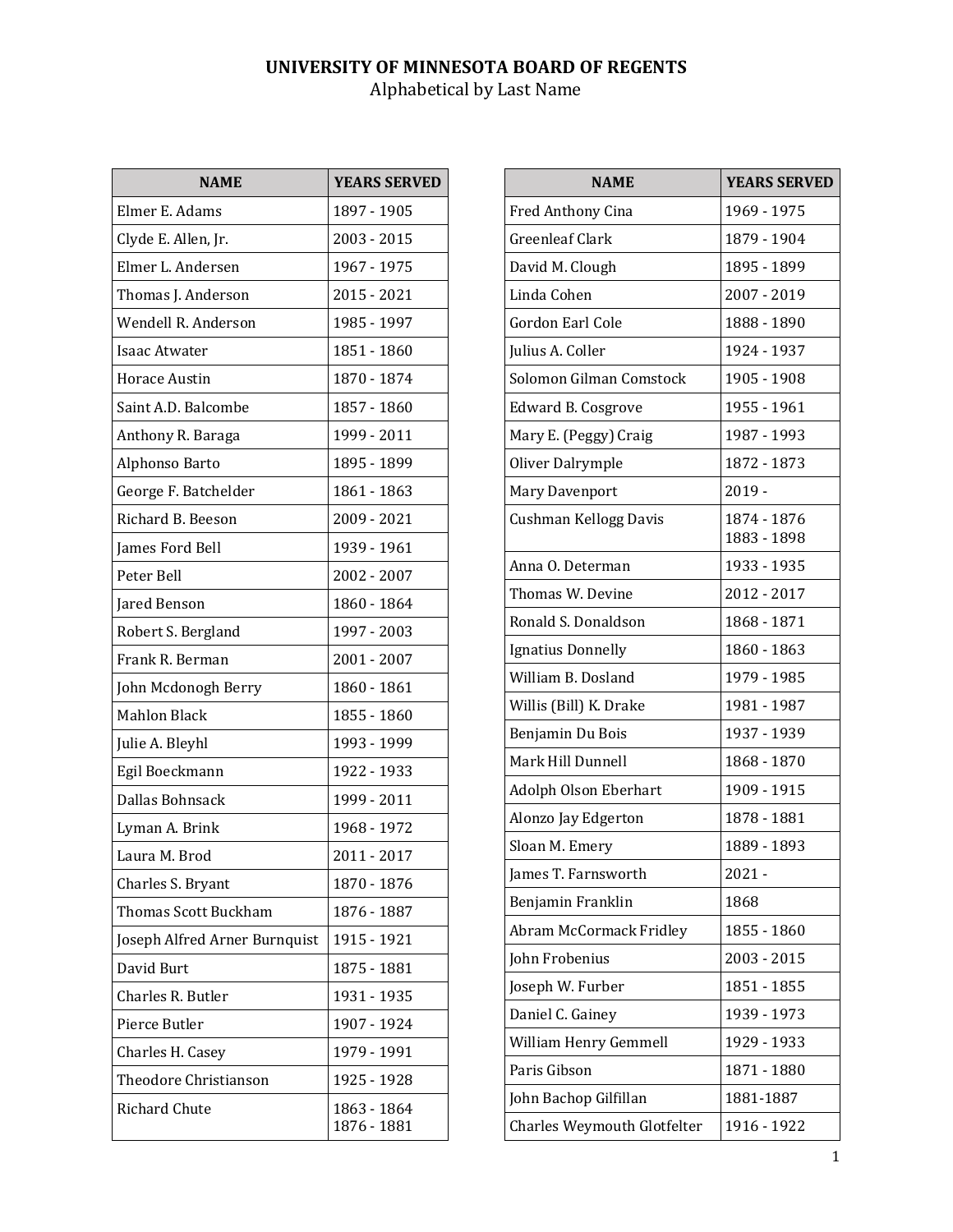| <b>NAME</b>                  | <b>YEARS SERVED</b>        |
|------------------------------|----------------------------|
| Erwin L. Goldfine            | 1975 - 1987                |
| John P. Grahek               | 1987 - 1990                |
| Richard L. Griggs            | 1939 - 1963                |
| Bjarne Edgar Grottum         | 1961 - 1967                |
| Olaf Jensen Hagen            | 1931 - 1937                |
| Harry B. Hall                | 1968 - 1969                |
| Edward O. Hamlin             | 1860 - 1864                |
| Winfield Scott Hammond       | 1915                       |
| Albert V. Hartl              | 1965 - 1971                |
| <b>Avery Amherst Harwood</b> | 1868 - 1878                |
| Gerald W. Heaney             | 1964 - 1965                |
| Joel P. Heatwole             | 1891 - 1897                |
| Kao Ly Ilean Her             | $2019 -$                   |
| Robert E. Hess               | 1959 - 1967                |
| <b>Wally Hilke</b>           | 1983 - 1989                |
| William E. Hogan II          | 1993 - 2005                |
| Henry B. Hovland             | 1908 - 1912                |
| Marjorie J. Howard           | 1953 - 1971                |
| Michael D. Hsu               | 2015 - 2021                |
| Lucius F. Hubbard            | 1882 - 1887                |
| Douglas A. Huebsch           | $2021 -$                   |
| Herbert L. Huffington        | 1967 - 1973                |
| Fred J. Hughes               | 1961 - 1973                |
| Venora Hung                  | 2007 - 2013                |
| Steven D. Hunter             | 2005 - 2011                |
| Alfred Ingvald Johnson       | 1959 - 1965                |
| Dean E. Johnson              | 2007 - 2019                |
| John Albert. Johnson         | 1905 - 1909                |
| Josie R. Johnson             | 1971 - 1973                |
| Ruth E. Johnson              | $2021 -$                   |
| J. Seneca Jones              | 1946 - 1953                |
| Jean B. Keffeler             | 1989 - 1996<br>2001 - 2003 |
| Mike Kenyanya                | $2019 -$                   |

| <b>NAME</b>               | <b>YEARS SERVED</b>        |
|---------------------------|----------------------------|
| David L. Kiehle           | 1881 - 1893                |
| Hyon T. Kim               | 1994 - 1997                |
| William M. Kimball        | 1860 - 1864                |
| Lauris Krenik             | 1973 - 1985                |
| Elton A. Kuderer          | 1987 - 1993                |
| Morris Lamprey            | 1874 - 1879                |
| David M. Larson           | 2005 - 2014                |
| Warren C. Larson          | 1995 - 2001                |
| George Latimer            | 1975 - 1976                |
| Robert Latz               | 1975 - 1981                |
| George W. Lawson          | 1933 - 1959                |
| David M. Lebedoff         | 1977 - 1989                |
| L.J. Lee                  | 1972 - 1979                |
| George B. Leonard         | 1937 - 1939                |
| Cynthia Lesher            | 2006 - 2007                |
| John Hamilton Lewis       | 1899 - 1900                |
| Samuel Lewison            | 1927 - 1931                |
| William M. Liggett        | 1888 - 1905                |
| John Lind                 | 1893 - 1894                |
|                           | 1899 - 1901<br>1908 - 1914 |
| Albert J. Lobb            | 1939 - 1951                |
| Lewis E. Lohmann          | 1937 - 1939                |
| Verne Long                | 1981 - 1987                |
| Margaret (Peggy) E. Lucas | 2013 - 2019                |
| <b>Stephen Mahoney</b>    | 1889 - 1907                |
| Lester A. Malkerson       | 1951 - 1977                |
| William R. Marshall       | 1851 - 1853                |
|                           | 1869 - 1870<br>1873 - 1882 |
| Janie Mayeron             | $2019 -$                   |
| Charles W. Mayo           | 1951 - 1968                |
| William James Mayo        | 1907 - 1939                |
| James M. McConnell        | 1919 - 1928                |
| Andrew R. McGill          | 1887 - 1889                |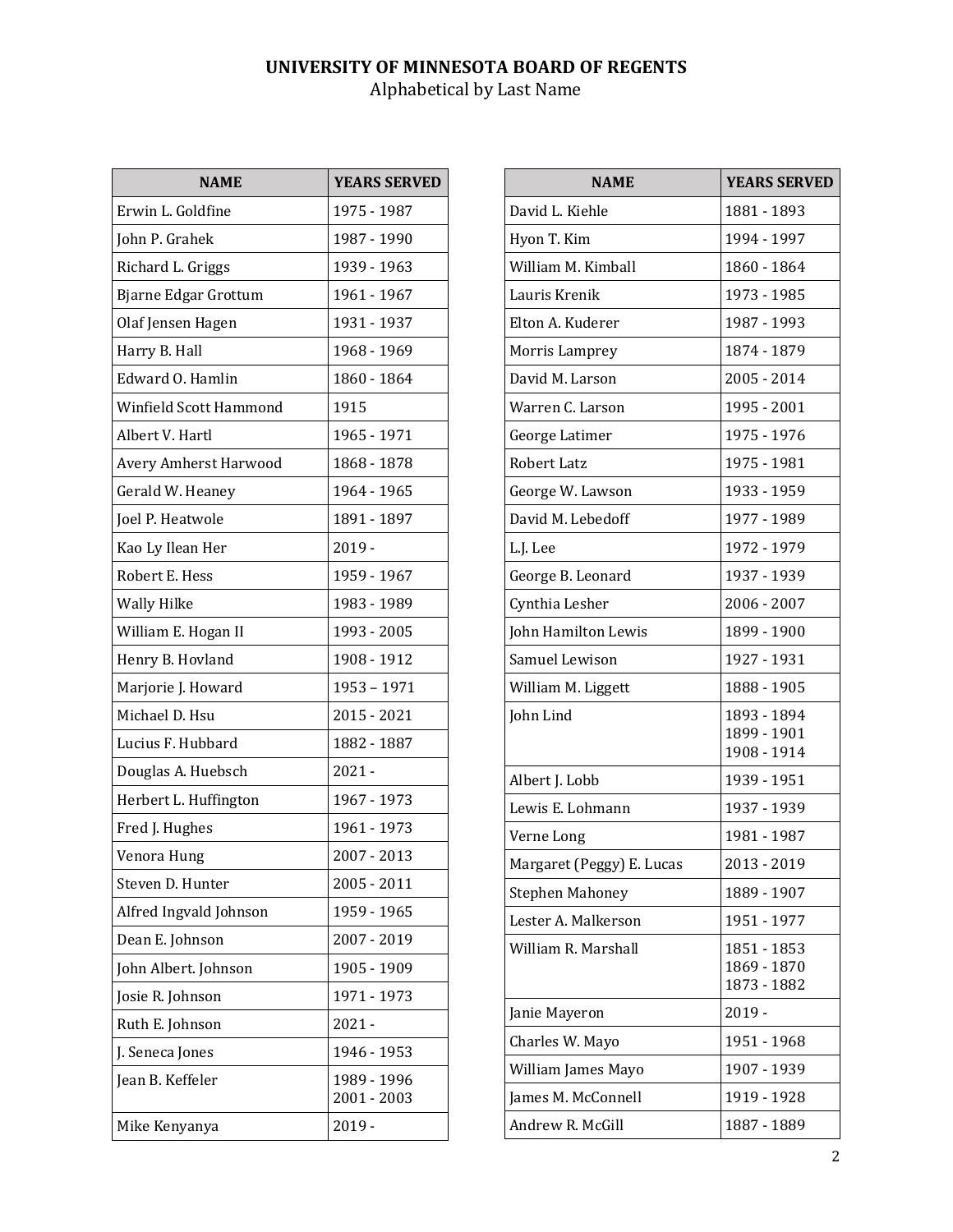| <b>NAME</b>                 | <b>YEARS SERVED</b>        |
|-----------------------------|----------------------------|
| Charles F. McGuiggan        | 1977 - 1989                |
| David J. McMillan           | 2011 - 2022                |
| Richard "Pinky" McNamara    | 2001 - 2005                |
| Bradley B. Meeker           | 1851 - 1857                |
| William Rush Merriam        | 1889 - 1893                |
| Orlando Crosby Merriam      | 1864 - 1871                |
| David Roger Metzen          | 1997 - 2009                |
| Stephen Miller              | 1864 - 1864                |
| William K. Montague         | 1963 - 1969                |
| Wenda W. Moore              | 1973 - 1989                |
| Frank W. Murphy             | 1933 - 1939                |
| H. Bryan Neel, III          | 1991 - 2003                |
| <b>Edward Duffield Neil</b> | 1860 - 1864                |
| Benjamin F Nelson           | 1905 - 1916                |
| Knute Nelson                | 1882 - 1895                |
| <b>Socrates Nelson</b>      | 1851 - 1859                |
| Karl G. Neumeier            | 1953 - 1959                |
| John Nicols                 | 1864 - 1873                |
| E.E. Novak                  | 1939 - 1955                |
| Daniel Roger Noyes          | 1904 - 1908                |
| Michael O'Keefe             | 1996 - 2002                |
| John Wayenblaz Olsen        | 1901 - 1908                |
| Albert E Olson              | 1933 - 1939                |
| Andrew Julius Olson         | 1929 - 1937<br>1939 - 1964 |
| Martin M. Olson             | 1937 - 1939                |
| Abdul M. Omari              | 2013 - 2019                |
| Sidney M. Owen              | 1893 - 1901<br>1907 - 1910 |
| Alan C. Page                | 1989 - 1993                |
| Mary J. Page                | 1989 - 1995                |
| George H. Partridge         | 1914 - 1931                |
| William Wirt Pendergast     | 1893 - 1899                |
| Lawrence Perlman            | 1993 - 1995                |

| <b>NAME</b>                  | <b>YEARS SERVED</b>        |
|------------------------------|----------------------------|
| Lloyd Henry Peterson         | 1975 - 1981                |
| Otto M. Peterson             | 1937 - 1939                |
| William R. Peterson          | 1993 - 2000                |
| Albert Pfaender              | 1935 - 1946                |
| Jessica J. Phillips          | 1995 - 2001                |
| John Sargent Pillsbury       | 1863 - 1901                |
| Laforest E. Potter           | 1920 - 1922                |
| Kendall J. Powell            | $2017 -$                   |
| Jacob Aall Otteson Preus     | 1921 - 1925                |
| Raymond J. Quinlivan         | 1935 - 1961                |
| Maureen Ramirez              | 2007 - 2013                |
| Alexander Ramsey             | 1851 - 1857<br>1860 - 1863 |
| Rufus R. Rand Jr.            | 1931 - 1937                |
| Eugene Wilson Randall        | 1904 - 1907                |
| Lakeesha K. Ransom           | 2001 - 2007                |
| George W. Rauenhorst         | 1965 - 1977                |
| Thomas R. Reagan             | 1991 - 1999                |
| Maureen K. Reed              | 1997 - 2005                |
| Albert E. Rice               | 1897 - 1920                |
| <b>Henry Mower Rice</b>      | 1851 - 1859                |
| John Gillian Riheldaffer     | 1853 - 1859                |
| David K. Roe                 | 1981 - 1993                |
| F. J. (Frederick) Rogstad    | 1939 - 1949                |
| Darrin M. Rosha              | 1989 - 1995<br>$2015 -$    |
| Stanley D. Sahlstrom         | 1985 - 1997                |
| Mary T. Schertler            | 1977 - 1991                |
| Carl Gustav Schulz           | 1909 - 1919                |
| Theodore Leopold Schermeier  | 1902 - 1904                |
| Neil Clinton Sherburne       | 1969 - 1981                |
| Charles D. Sherwood          | 1864                       |
| <b>Henry Hastings Sibley</b> | 1851 - 1860<br>1868 - 1891 |